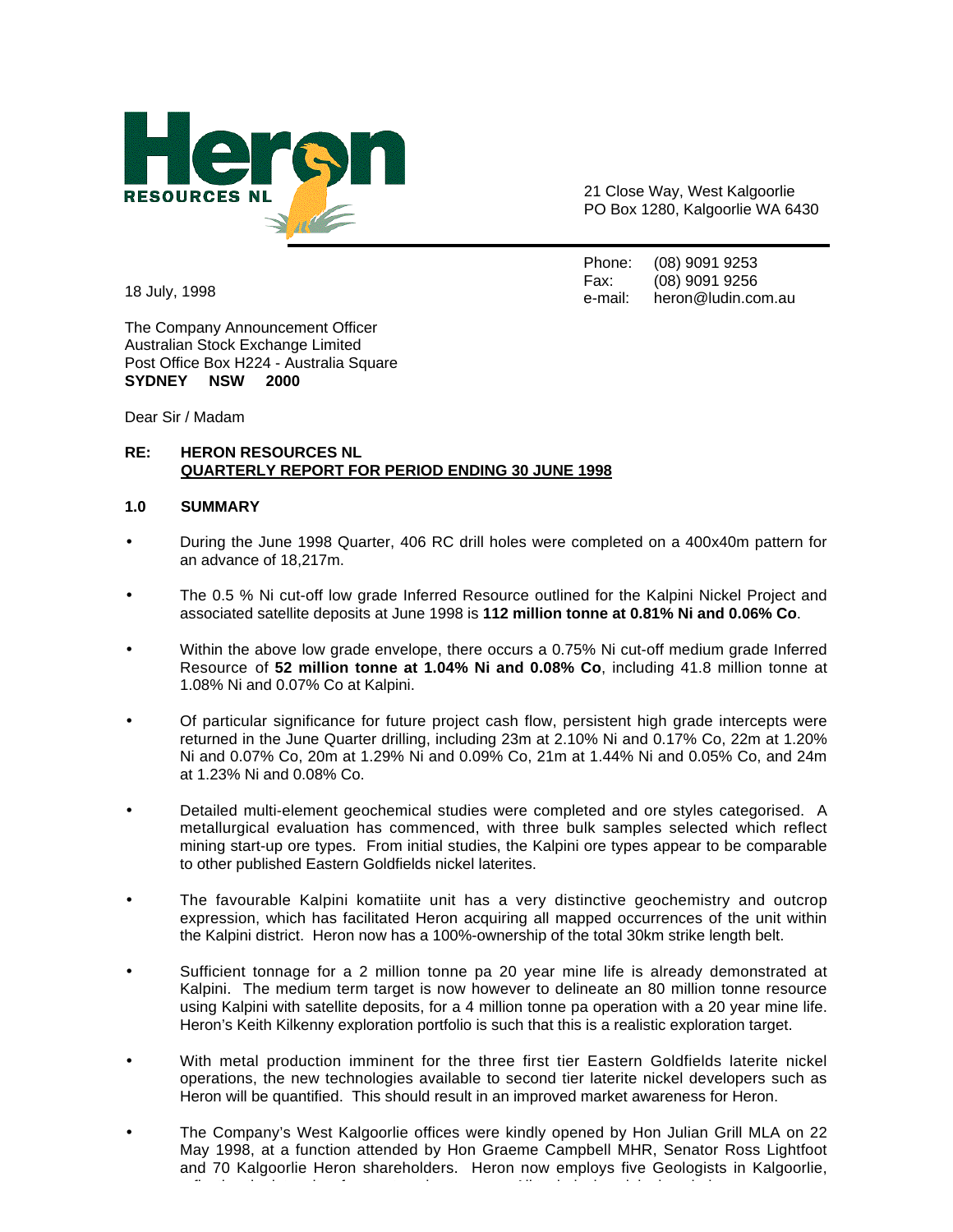### **2.0 EXPLORATION REVIEW**

#### **2.1** *Emu Fault Province*

**2.1.1** *Kalpini Project*

Heron 100% Nickel (- gold)

The Kalpini Nickel Project has been confirmed as the Company's development focus. Acquisition of tenements was completed between March and June 1998, such that Heron now has a 100%-ownership of a 30km strike length komatiite belt which contains pervasive lateritic nickel mineralisation.

The Company has advanced the Kalpini Nickel Project from a soil geochemical anomaly in February 1998, to a drilled Inferred Resource of 41.8 million tonne at 1.08% Ni and 0.07% Co in June 1998.

The excellent continuity of mineralisation suggests the current resources in part have an Indicated status. The ore zone continuity was confirmed with 80x40m drilling patterns in selected areas early in the evaluation drilling.

| Table 1                                                |                |                        |      |                       |      |       |                    |
|--------------------------------------------------------|----------------|------------------------|------|-----------------------|------|-------|--------------------|
| Kalpini Inferred Resource Inventory (0.75% Ni Cut-Off) |                |                        |      |                       |      |       |                    |
| Pit                                                    |                | <b>Strike</b><br>Width |      | <b>Million Tonnes</b> | Ni   | Co    | Ni <sub>2</sub> Co |
|                                                        |                | km                     | km   |                       | %    | %     | %                  |
| Acra North                                             | 1a             | 1.7                    | 0.10 | 1.902                 | 1.01 | 0.089 | 1.19               |
| Acra North                                             | 1 <sub>b</sub> | 0.5                    | 0.13 | 0.749                 | 1.02 | 0.096 | 1.21               |
| Acra North                                             | 1c             | 0.6                    | 0.13 | 0.845                 | 0.96 | 0.079 | 1.12               |
| Acra North                                             | 1 <sub>d</sub> | 1.9                    | 0.15 | 3.482                 | 0.95 | 0.063 | 1.08               |
| Acra North                                             | 2a             | 1.7                    | 0.16 | 5.120                 | 1.31 | 0.068 | 1.45               |
| Acra North                                             | 2 <sub>b</sub> | 0.5                    | 0.08 | 0.102                 | 1.08 | 0.017 | 1.11               |
| Acra North                                             | 2c             | 0.8                    | 0.12 | 0.486                 | 1.05 | 0.053 | 1.16               |
| <b>Wellington East</b>                                 | 3              | 2.5                    | 0.20 | 3.507                 | 1.04 | 0.068 | 1.18               |
| <b>Wellington East</b>                                 | $\overline{4}$ | 3.6                    | 0.16 | 6.996                 | 1.18 | 0.068 | 1.32               |
| <b>Wellington East</b>                                 | 5              | 1.2                    | 0.24 | 1.599                 | 1.21 | 0.098 | 1.41               |
| <b>Wellington East</b>                                 | 6a             | 1.0                    | 0.16 | 2.739                 | 1.03 | 0.094 | 1.22               |
| <b>Wellington East</b>                                 | 6 <sub>b</sub> | 0.4                    | 0.16 | 0.205                 | 0.92 | 0.092 | 1.10               |
| <b>Wellington East</b>                                 | 6c             | 3.0                    | 0.20 | 6.586                 | 1.03 | 0.059 | 1.15               |
| <b>Wellington East</b>                                 | 8              | 2.3                    | 0.30 | 4.685                 | 0.97 | 0.097 | 1.16               |
| <b>Wellington Fold</b>                                 | 9              | 1.1                    | 0.20 | 1.303                 | 0.91 | 0.096 | 1.10               |
| <b>Wellington North</b>                                | 10             | 0.8                    | 0.20 | 1.510                 | 1.04 | 0.059 | 1.16               |
| <b>Total</b>                                           |                |                        |      | 41.816                | 1.08 | 0.074 | 1.23               |

Sixteen separate pits have been identified, with Inferred Resource potential as follows:

Minimum thickness is 2.0m, and maximum internal waste is 4.0m. Grades for ore block definition are dependent on Ni only. Visual ore definition is excellent, such that mining dilution could well be less than 10%. Most of the ore body would be mined on 4m benches, such is the continuity and thickness of mineralisation.

It is felt from drill chip logging that a Specific Gravity (SG) range of 1.3 (clay) to 2.25 (saprock) will ultimately be delineated by geotechnical studies. For the purpose of the current scoping study, an average SG of 1.6 has been utilised. This compares with available published Eastern Goldfields data.

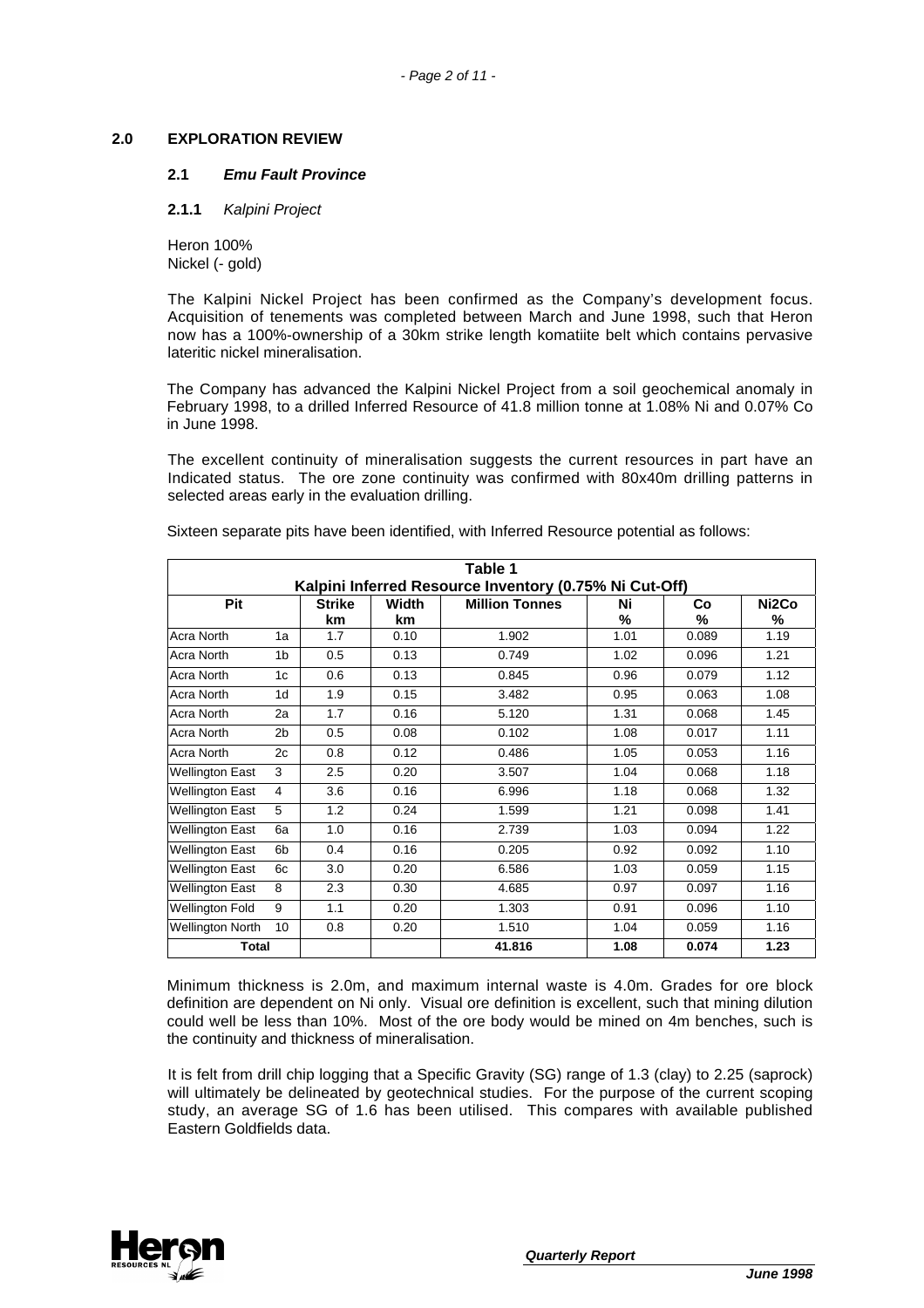| <b>KALPINI NICKEL PROJECT</b><br>Significant nickel intersections, 0.75% Ni cut-off and >5.0 metre x %Ni |                |              |           |                         |         |                  |           |            |                    |
|----------------------------------------------------------------------------------------------------------|----------------|--------------|-----------|-------------------------|---------|------------------|-----------|------------|--------------------|
|                                                                                                          |                |              |           |                         |         |                  |           |            |                    |
| Zone                                                                                                     | <b>Hole No</b> | <b>North</b> | East      | From                    | To      | Interval         | Ni        | Co         | Ni <sub>2</sub> Co |
| 2a                                                                                                       | ANRC021        | m<br>29200   | m<br>6640 | m<br>9                  | m<br>17 | m<br>8           | %<br>1.20 | %<br>0.061 | %<br>1.32          |
| 2a                                                                                                       | ANRC026        | 29200        | 7040      | $\overline{2}$          | 22      | 20               | 1.17      | 0.021      | 1.21               |
| $\overline{2a}$                                                                                          | ANRC028        | 28000        | 7520      | $\overline{\mathbf{4}}$ | 14      | 10               | 0.89      | 0.029      | 0.95               |
| 2a                                                                                                       | ANRC030        | 28000        | 7680      | 17                      | 40      | 23               | 2.10      | 0.171      | 2.44               |
| 2a                                                                                                       | ANRC032        | 28000        | 7640      | $\overline{2}$          | 11      | 9                | 1.11      | 0.025      | 1.16               |
| 1a                                                                                                       | ANRC036        | 27600        | 7840      | $\overline{c}$          | 23      | 21               | 1.07      | 0.045      | 1.16               |
| 1a                                                                                                       | ANRC037        | 27600        | 7880      | 5                       | 13      | 8                | 0.83      | 0.018      | 0.86               |
| 1a                                                                                                       | ANRC041        | 27200        | 7920      | 3                       | 26      | 23               | 1.07      | 0.048      | 1.16               |
| 1a                                                                                                       | ANRC041        | 27200        | 7920      | 29                      | 39      | 10               | 1.02      | 0.019      | 1.06               |
| 1a                                                                                                       | ANRC045        | 26800        | 8240      | 14                      | 23      | 9                | 0.89      | 0.068      | 1.03               |
| 1a                                                                                                       | ANRC050        | 26400        | 8480      | 27                      | 38      | 11               | 0.97      | 0.140      | 1.25               |
| 1a                                                                                                       | ANRC059        | 25600        | 9360      | 29                      | 47      | 18               | 0.93      | 0.118      | 1.16               |
| 1a                                                                                                       | ANRC066        | 25600        | 9280      | 19                      | 27      | 8                | 1.12      | 0.106      | 1.33               |
| 1a                                                                                                       | ANRC066        | 25600        | 9280      | 45                      | 57      | 12               | 1.40      | 0.051      | 1.50               |
| 1 <sub>b</sub>                                                                                           | ANRC068        | 25200        | 9360      | 25                      | 36      | 11               | 1.04      | 0.055      | 1.15               |
| 1a                                                                                                       | ANRC071        | 25200        | 9840      | 12                      | 21      | 9                | 0.83      | 0.066      | 0.97               |
| 1a                                                                                                       | ANRC072        | 25200        | 9920      | 12                      | 18      | 6                | 1.07      | 0.153      | 1.38               |
| 2a                                                                                                       | ANRC078        | 29200        | 7000      | 5                       | 13      | 8                | 0.86      | 0.027      | 0.91               |
| 2a                                                                                                       | ANRC079        | 29200        | 7080      | 6                       | 28      | 22               | 1.20      | 0.069      | 1.34               |
| 1a                                                                                                       | ANRC082        | 27600        | 7800      | 14                      | 24      | 10               | 0.85      | 0.057      | 0.97               |
| 1a                                                                                                       | ANRC085        | 27200        | 7960      | 0                       | 8       | 8                | 0.85      | 0.043      | 0.94               |
| 1a                                                                                                       | ANRC087        | 26400        | 8440      | 44                      | 48      | 4                | 0.75      | 0.030      | 0.81               |
| 1a                                                                                                       | ANRC089        | 26400        | 8600      | 21                      | 29      | 8                | 0.77      | 0.135      | 1.04               |
| 1a                                                                                                       | ANRC091        | 25600        | 9240      | 23                      | 31      | 8                | 0.86      | 0.075      | 1.01               |
| 1 <sub>b</sub>                                                                                           | ANRC094        | 25200        | 9240      | $\overline{23}$         | 31      | 8                | 0.78      | 0.094      | 0.97               |
| 1 <sub>b</sub>                                                                                           | ANRC095        | 25200        | 9320      | 25                      | 30      | 5                | 1.13      | 0.030      | 1.19               |
| 1 <sub>b</sub>                                                                                           | ANRC096        | 25200        | 9400      | 27                      | 36      | $\boldsymbol{9}$ | 1.02      | 0.096      | 1.21               |
| 1a                                                                                                       | ANRC097        | 25200        | 9800      | 23                      | 32      | 9                | 0.96      | 0.083      | 1.12               |
| 1a                                                                                                       | ANRC098        | 25200        | 9880      | 11                      | 19      | 8                | 0.80      | 0.067      | 0.93               |
| 1a                                                                                                       | <b>ANRC100</b> | 26000        | 8440      | 24                      | 40      | 16               | 0.94      | 0.078      | 1.10               |
| 1a                                                                                                       | <b>ANRC102</b> | 26000        | 8520      | 22                      | 31      | $\boldsymbol{9}$ | 1.04      | 0.124      | 1.28               |
| 6a                                                                                                       | WERC060        | 43035        | 4379      | $\overline{21}$         | 35      | 14               | 1.14      | 0.095      | 1.33               |
| 6а                                                                                                       | WERC062        | 42805        | 4419      | 6                       | 12      | 6                | 1.23      | 0.105      | 1.44               |
| 6a                                                                                                       | WERC064        | 42802        | 4499      | $\overline{7}$          | 13      | 6                | 1.11      | 0.206      | 1.52               |
| 6a                                                                                                       | WERC065        | 42801        | 4540      | 12                      | 20      | 8                | 0.93      | 0.148      | 1.23               |
| 6а                                                                                                       | WERC066        | 42801        | 4579      | 30                      | 43      | 13               | 1.17      | 0.109      | 1.38               |
| 6с                                                                                                       | WERC072        | 46400        | 3641      | 36                      | 43      | $\boldsymbol{7}$ | 0.97      | 0.041      | 1.06               |
| 6с                                                                                                       | WERC079        | 45201        | 3918      | 17                      | 32      | 15               | 1.10      | 0.055      | 1.21               |
| 6с                                                                                                       | WERC080        | 45202        | 3998      | 26                      | 37      | 11               | 1.07      | 0.062      | 1.19               |
| 6с                                                                                                       | WERC083        | 45202        | 3962      | 14                      | 32      | 18               | 0.94      | 0.047      | 1.03               |
| 6с                                                                                                       | WERC086        | 45606        | 4001      | 19                      | 29      | 10               | 0.95      | 0.073      | 1.10               |
| 6с                                                                                                       | WERC101        | 44399        | 4081      | 28                      | 40      | 12               | 1.59      | 0.013      | 1.62               |
| 5                                                                                                        | WERC122        | 41321        | 5000      | 19                      | 26      | 7                | 1.11      | 0.056      | 1.22               |
| 5                                                                                                        | WERC123        | 41318        | 5040      | 22                      | 28      | 6                | 1.24      | 0.049      | 1.34               |
| 5                                                                                                        | WERC125        | 41333        | 5121      | 30                      | 34      | $\overline{4}$   | 1.26      | 0.201      | 1.66               |
| 5                                                                                                        | WERC127        | 41200        | 4982      | 26                      | 33      | 7                | 0.81      | 0.102      | 1.01               |
| 5                                                                                                        | WERC133        | 40803        | 5243      | 31                      | 46      | 15               | 1.60      | 0.176      | 1.95               |
| $\overline{\mathbf{4}}$                                                                                  | WERC140        | 39601        | 5320      | 35                      | 44      | 9                | 0.97      | 0.039      | 1.05               |
| $\overline{\mathbf{4}}$                                                                                  | WERC148        | 38800        | 5566      | 28                      | 43      | 15               | 1.65      | 0.177      | 2.01               |

Significant drill results in the June Quarter at a 0.75% Ni cut-off (and 5.0 metre x Ni% cut-off) :

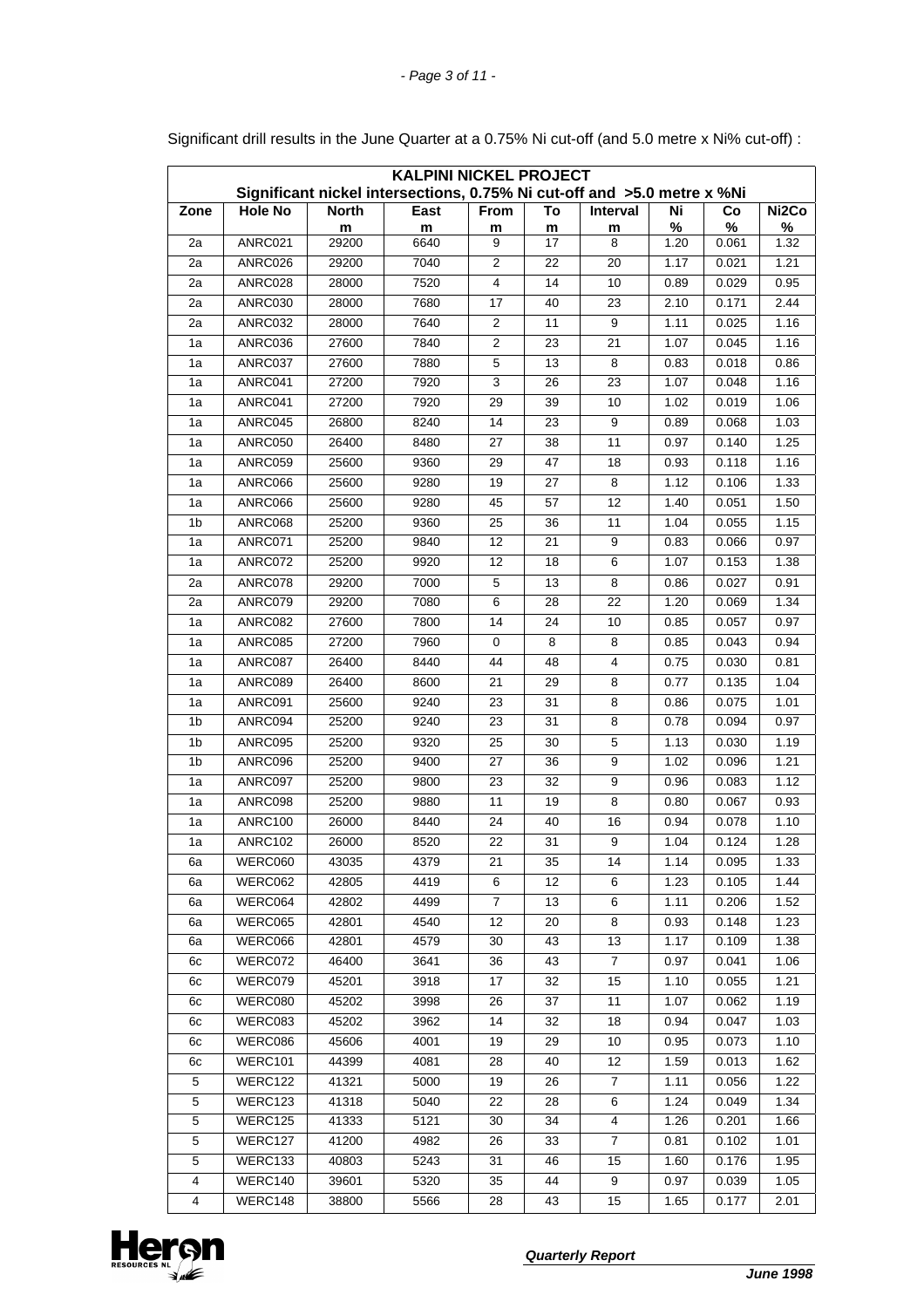| <b>KALPINI NICKEL PROJECT</b> |                |              |                                                                         |                |                 |                 |      |       |                    |
|-------------------------------|----------------|--------------|-------------------------------------------------------------------------|----------------|-----------------|-----------------|------|-------|--------------------|
|                               |                |              | Significant nickel intersections, 0.75% Ni cut-off and >5.0 metre x %Ni |                |                 |                 |      |       |                    |
| Zone                          | <b>Hole No</b> | <b>North</b> | East                                                                    | From           | To              | Interval        | Ni   | Co    | Ni <sub>2</sub> Co |
|                               |                | m            | m                                                                       | m              | m               | m               | %    | %     | %                  |
| $\overline{4}$                | WERC151        | 38402        | 5539                                                                    | 26             | 36              | 10              | 1.69 | 0.055 | 1.80               |
| $\overline{4}$                | WERC153        | 38402        | 5697                                                                    | 24             | 39              | 15              | 1.31 | 0.125 | 1.56               |
| $\overline{4}$                | WERC158        | 38240        | 5641                                                                    | 15             | 21              | 6               | 1.75 | 0.023 | 1.79               |
| 4                             | WERC164        | 38154        | 5600                                                                    | 41             | 47              | 6               | 1.16 | 0.033 | 1.22               |
| 4                             | WERC165        | 38156        | 5639                                                                    | 21             | 41              | 20              | 1.29 | 0.089 | 1.47               |
| 4                             | WERC166        | 38159        | 5679                                                                    | 26             | 42              | 16              | 1.44 | 0.024 | 1.49               |
| 4                             | WERC167        | 38159        | 5719                                                                    | 11             | 39              | 28              | 1.11 | 0.050 | 1.21               |
| 4                             | WERC168        | 38162        | 5759                                                                    | 23             | 30              | $\overline{7}$  | 0.78 | 0.024 | 0.83               |
| $\overline{4}$                | WERC173        | 38000        | 5678                                                                    | 15             | 20              | 5               | 1.36 | 0.033 | 1.43               |
| $\overline{4}$                | WERC173        | 38000        | 5678                                                                    | 25             | 30              | 5               | 1.28 | 0.017 | 1.32               |
| 4                             | WERC175        | 38000        | 5760                                                                    | 14             | 20              | 6               | 1.11 | 0.124 | 1.36               |
| $\overline{4}$                | WERC175        | 38000        | 5760                                                                    | 23             | 27              | 4               | 1.53 | 0.067 | 1.66               |
| 4                             | WERC176        | 38000        | 5799                                                                    | 17             | 25              | 8               | 1.13 | 0.035 | 1.20               |
| $\overline{4}$                | WERC180        | 37601        | 5639                                                                    | 15             | 20              | 5               | 1.09 | 0.083 | 1.25               |
| 4                             | WERC180        | 37601        | 5639                                                                    | 24             | 37              | 13              | 1.05 | 0.085 | 1.22               |
| 4                             | WERC181        | 37599        | 5717                                                                    | 6              | 20              | 14              | 1.10 | 0.060 | 1.22               |
| $\overline{4}$                | WERC182        | 37598        | 5801                                                                    | 16             | 37              | 21              | 1.44 | 0.046 | 1.53               |
| 4                             | WERC184        | 37195        | 5659                                                                    | $\overline{2}$ | 8               | 6               | 0.83 | 0.021 | 0.87               |
| 4                             | WERC185        | 37199        | 5738                                                                    | 19             | 28              | 9               | 0.85 | 0.092 | 1.03               |
| $\overline{4}$                | WERC186        | 37200        | 5818                                                                    | 17             | 24              | $\overline{7}$  | 1.15 | 0.050 | 1.25               |
| 3                             | WERC204        | 35200        | 6000                                                                    | 10             | 21              | 11              | 0.82 | 0.093 | 1.01               |
| 3                             | WERC214        | 34400        | 5900                                                                    | 18             | 26              | 8               | 1.54 | 0.275 | 2.09               |
| 3                             | WERC217        | 34000        | 5800                                                                    | 21             | 30              | 9               | 0.99 | 0.100 | 1.19               |
| $\overline{4}$                | WERC221        | 38397        | 5498                                                                    | 23             | 35              | 12              | 1.23 | 0.122 | 1.47               |
| 4                             | WERC225        | 38805        | 5526                                                                    | 31             | 55              | 24              | 1.23 | 0.077 | 1.39               |
| 5                             | WERC231        | 40401        | 5042                                                                    | 23             | 36              | 13              | 1.13 | 0.039 | 1.21               |
| $\mathbf 5$                   | WERC241        | 41197        | 5182                                                                    | 29             | 34              | 5               | 1.03 | 0.048 | 1.13               |
| $\overline{4}$                | WERC249        | 37200        | 5778                                                                    | 15             | 23              | 8               | 0.99 | 0.072 | 1.14               |
| 4                             | WERC253        | 37598        | 5679                                                                    | 16             | 24              | 8               | 1.18 | 0.032 | 1.25               |
| $\overline{4}$                | WERC254        | 37599        | 5761                                                                    | 13             | 34              | 21              | 1.13 | 0.066 | 1.27               |
| 6a                            | WERC256        | 42398        | 4421                                                                    | 20             | 30              | 10              | 0.94 | 0.090 | 1.12               |
| 6a                            | WERC258        | 42394        | 4584                                                                    | 20             | $\overline{32}$ | $\overline{12}$ | 1.09 | 0.218 | 1.52               |
| 6а                            | WERC260        | 42803        | 4339                                                                    | 12             | 21              | 9               | 0.81 | 0.037 | 0.88               |
| 6с                            | WERC271        | 44404        | 3957                                                                    | 7              | 17              | 10              | 1.06 | 0.066 | 1.19               |
| 6с                            | WERC272        | 44415        | 4039                                                                    | 12             | 17              | 5               | 1.09 | 0.092 | 1.28               |
| 6с                            | WERC276        | 44816        | 3957                                                                    | 19             | 26              | $\overline{7}$  | 1.41 | 0.068 | 1.55               |
| 6с                            | WERC281        | 45206        | 4119                                                                    | 12             | 21              | 9               | 0.96 | 0.075 | 1.11               |
| 6с                            | WERC288        | 46003        | 3762                                                                    | 24             | 32              | 8               | 1.05 | 0.025 | 1.10               |
| 8                             | WERC300        | 47599        | 2920                                                                    | 21             | 29              | 8               | 1.17 | 0.204 | 1.58               |
| 8                             | WERC310        | 48001        | 2721                                                                    | 18             | 28              | 10              | 0.87 | 0.060 | 0.99               |
| 8                             | WERC312        | 47997        | 2884                                                                    | 16             | 25              | 9               | 0.92 | 0.370 | 1.66               |
| 8                             | WERC314        | 48011        | 3042                                                                    | 16             | 32              | 16              | 1.02 | 0.103 | 1.23               |
| 8                             | WERC316        | 48404        | 2443                                                                    | 16             | 24              | 8               | 1.10 | 0.092 | 1.28               |
| 8                             | WERC320        | 48401        | 2761                                                                    | 22             | 32              | 10              | 0.93 | 0.049 | 1.02               |
| 8                             | WERC324        | 48798        | 2283                                                                    | 23             | 31              | 8               | 0.77 | 0.051 | 0.88               |
| 6a                            | WERC331        | 42396        | 4541                                                                    | 25             | 35              | 10              | 0.89 | 0.034 | 0.96               |
| 6а                            | WERC332        | 42401        | 4627                                                                    | 22             | 38              | 16              | 1.16 | 0.084 | 1.32               |
| 3                             | WERC333        | 34000        | 5680                                                                    | 9              | 22              | 13              | 0.83 | 0.039 | 0.91               |
| 3                             | WERC336        | 34400        | 5860                                                                    | 2              | 12              | 10              | 1.14 | 0.025 | 1.18               |
| 3                             | WERC336        | 34400        | 5860                                                                    | 25             | 38              | 13              | 1.08 | 0.025 | 1.13               |
| 3                             | WERC337        | 34400        | 5940                                                                    | 23             | 33              | 10              | 0.94 | 0.033 | 1.00               |
| 3                             | WERC339        | 34800        | 5960                                                                    | 13             | 24              | 11              | 1.27 | 0.082 | 1.43               |



*- Page 4 of 11 -*

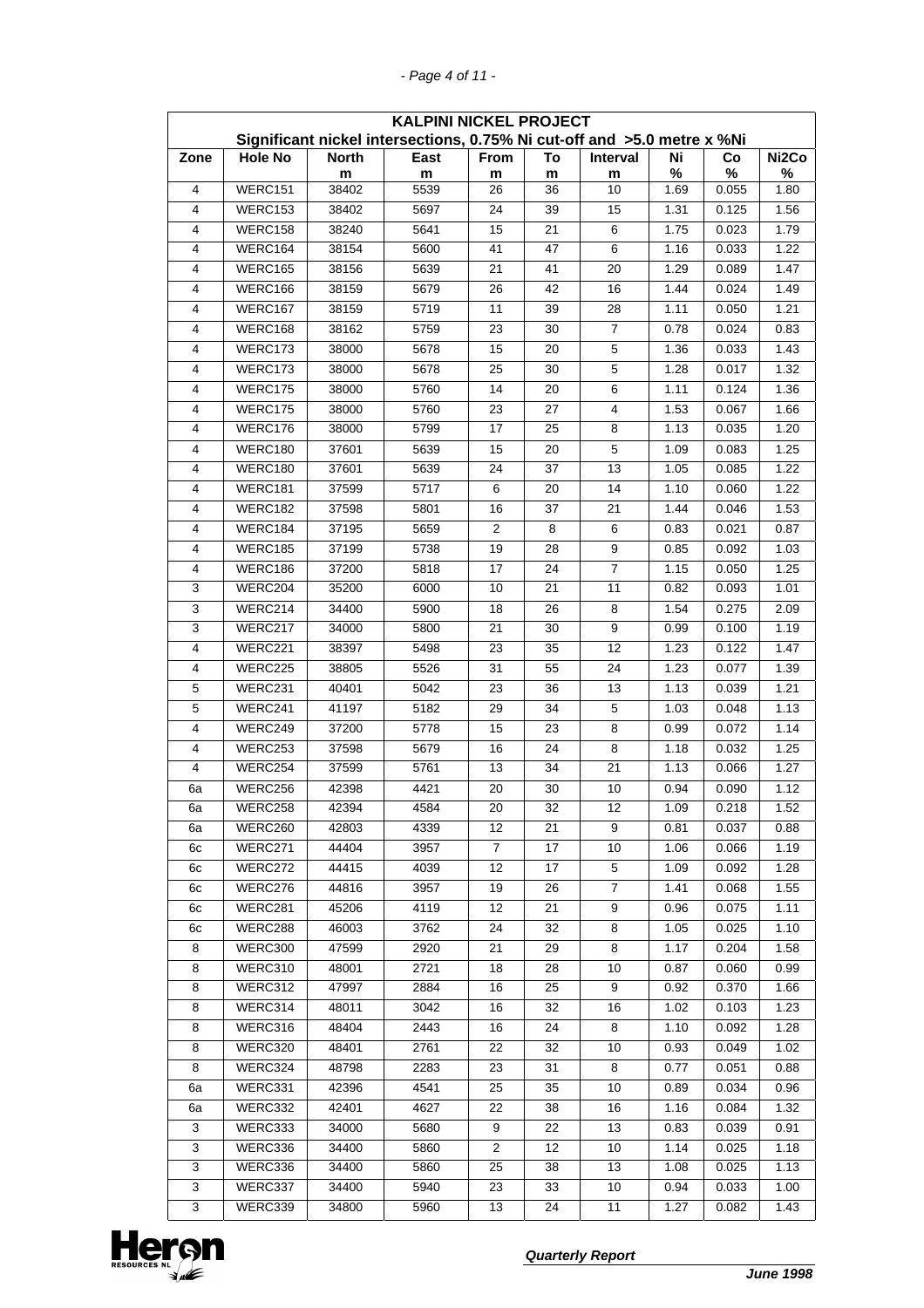Detailed multi-element geochemical studies were completed. These have implications for the current metallurgical programs, and for future grade control and ore blending requirements. Dominant ore types and their geochemistry appear to be:

| <b>REGOLITH</b>        | Соре       | $%$ MgO | %FEO      | % $A2O3$  | %Nı         | %Co           |
|------------------------|------------|---------|-----------|-----------|-------------|---------------|
| Clay Upper Ferruginous | CUF        | $1 - 5$ | $25 - 40$ | $5 - 15$  | $0.3 - 1.5$ | $0.02 - 0.15$ |
| Clay Upper Pyrolusitic | <b>CUP</b> | $1 - 5$ | $+40$     | $10 - 15$ | $1.0 - 2.0$ | $0.10 - 0.50$ |
| Clay Upper Nontronitic | <b>CUN</b> | $5-10$  | $5 - 15$  | $5 - 15$  | $0.3 - 1.0$ | $0.02 - 0.03$ |
| Clay Upper Siliceous   | CUS        | $5-10$  | $5 - 15$  | $1 - 5$   | $0.2 - 0.6$ | $0.01 - 0.03$ |
| Clay Lower Ferruginous | CLF        | 10-20   | 20-30     | $5 - 10$  | $0.6 - 1.8$ | $0.05 - 0.30$ |

Metallurgical assessment of the mineralisation is current, with a prime objective being to ascertain whether the visible silica in ore zones can be screened out for grade optimisation. "Clay Upper Siliceous" ore has up to 60% visible silica, so good potential exists for upgrade of this ore style in particular.

All replicate and duplicate sampling to date has confirmed good analytical precision, as would be expected for most types of supergene mineralisation. Quality control has not yet demonstrated any potential grade control problems.

### **2.1.2** *Transline Project*

Heron 100% Nickel-gold

Further Exploration Licence applications have been lodged targeting Bulong-style lateritic nickel, as part of sourcing satellite ore feed for Kalpini.

### **2.2** *Scotia Kanowna Province*

**2.2.1** *Scotia Kanowna Project*

Heron 100%. Nickel - gold

The project adjoins the Golden Cities-Federal granitoid gold province. Gold targets in the project area are likely to be offered for farm-out. All nickel rights are to be retained by Heron.

A lateritic nickel assessment is current. Digital data was received from former joint venture manager MPI, and is being processed.

The Silver Swan North tenements were surrendered and amalgamated into the Scotia Kanowna Project tenements.

# **2.2.2** *Menzies East Joint Venture Project*

Heron 100%. Golden State Resources right to earn 60% Gold - nickel

Gold and arsenic anomalism was identified in Golden State's soil sampling, with maximum values of up to 330 ppb Au in the NW part of the prospect area.

A reconnaissance RAB drilling traverse of 50m spaced holes was completed across part of the soil gold anomaly, and east of a black shale marker unit.

Altered fuchsite-carbonate-arsenopyrite-quartz rocks were intersected by the RAB drilling. Gold and arsenic anomalism increases towards the western end of the drilled traverse and is open in that direction towards the black shale unit.

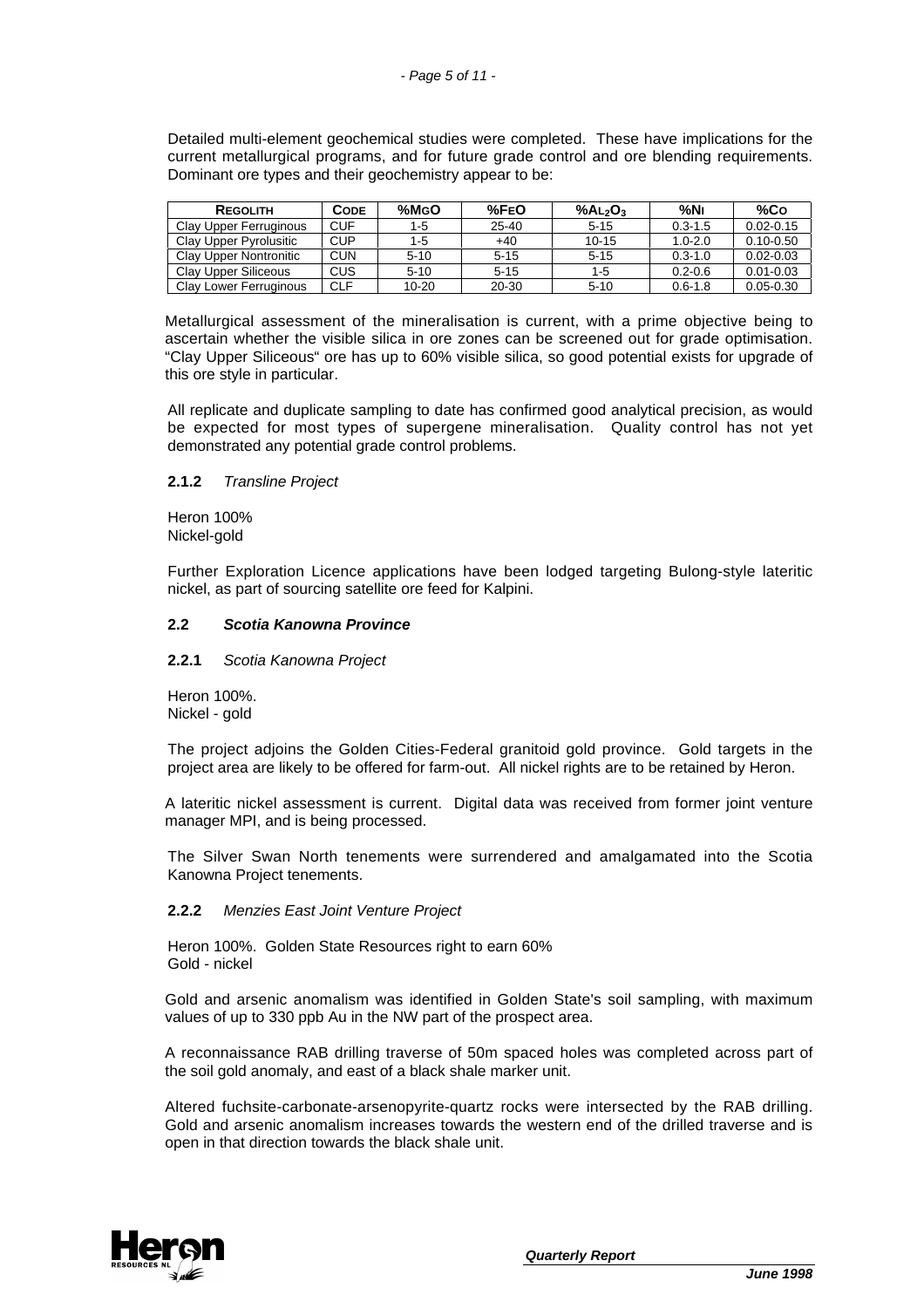This represents a target for follow up investigation, since the black shale is a likely locus for shearing.

Golden State is evaluating the results of the drilling programs and compiling a very detailed regional evaluation.

### **2.2.3** *Kanowna East Project*

Heron 100% Gold - nickel

Farm-out of the project is being sought.

### **2.3** *Keith Kilkenny Province*

### **2.3.1** *Edjudina Project*

Heron 100% Nickel - gold

### Regional

The Company has been appraising and acquiring various tenements in order to generate contiguous tenement holdings over its nickel laterite targets.

Several Exploration Licence applications on ultramafic nickel targets were lodged within the Keith Kilkenny Tectonic Zone, notably in areas adjoining the Duck Hill nickel laterite occurrence.

#### Boyce Creek Lateritic Nickel Prospect

The Boyce Creek prospect area covers part of the mafic-ultramafic sequence marginal to the Keith Kilkenny Rift.

RC drilling by Heron on a 400 x 80m pattern is to commence during the September Quarter, to quantify previously identified nickel laterite resources.

### **2.3.2** *Mulgabbie Project*

Heron 100% Nickel - gold

#### Lake Rebecca Lateritic Nickel Prospect

The project area covers mafic to ultramafic units of the Mulgabbie Formation striking NNW along the southern shores of Lake Rebecca.

Bass Strait Oil and Gas NL in the early 1980s defined a global resource of 27 million tonnes at 0.75% Ni with Co credits. Heron intends to drill out this resource during the September Quarter to locate high grade pods as a potential satellite ore feed for a future Kalpini processing operation.

### Mulgabbie West Prospect

Heron's tenements adjoin and are along strike of the Old Plough Dam - Khartoum mineralised trend (recent one million ounce gold discovery). Farm-out has been agreed in principle, with a major explorer having the right to earn 60% in the prospect.

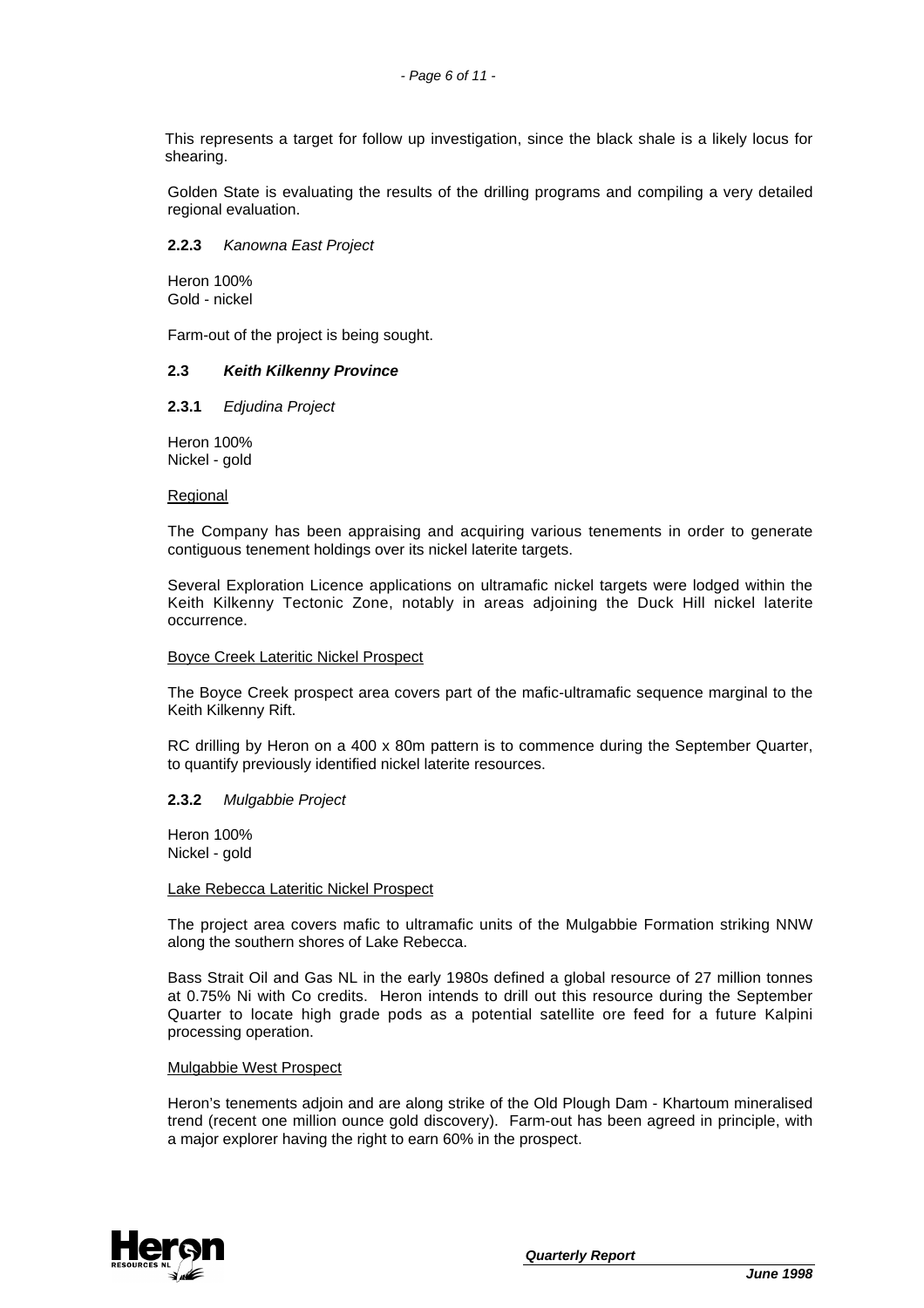# **2.3.3** *Karonie South Project*

Heron 100% Gold - nickel

An additional Exploration Licence application immediately south of the French Kiss gold discovery has been lodged. Farm-out of the  $1,000km^2$  gold project area is being sought.

### **2.4** *Mungari Province*

### **2.4.1** *Mungari Northwest Joint Venture Project*

Heron 100%, Kundana Gold right to earn 50% Gold

The project area is NW along strike from the Mines and Resources Australia-Mineral Commodities White Foil one million ounce gold discovery.

Kundana Gold have completed detailed mapping and blanket soil auger geochemistry. A total of 3,615 auger holes having been drilled on the project tenements with 156 returning gold values above 10ppb.

Four of six anomalous areas have been followed up with 225 RAB holes for 11,083 metres. One hole has intersected gold above 0.1ppm, and 31 holes have intersected 10ppb or better. The recent gold discoveries in the area are characterised by intense surface depletion, so even low order regolith gold anomalies require systematic follow-up.

Further drilling, on both the untested anomalies and to in-fill first pass drilling, is planned by Kundana Gold.

### **2.5** *Leonora Laverton Province*

### **2.5.1** *Laverton Joint Venture Project*

Heron 100%. Metex right to earn 70%. Gold - nickel

Aeromagnetic and vacuum drill interpretations were completed. Excellent gold discoveries have recently been announced by Metex-Delta Gold within their Chatterbox Shear Zone project, immediately east of the Heron joint venture ground.

**2.5.2** *Mount Morgans Joint Venture Project*

Heron 100%. Metex right to earn 70% Gold - nickel

Open file, aeromagnetic and DEM interpretations were completed and targets defined.

### **2.5.3** *Malcolm Project*

Heron 100% Gold - nickel

Farm-out of the project is being sought. Recent gold exploration success in adjoining areas confirms the area's gold prospectivity.

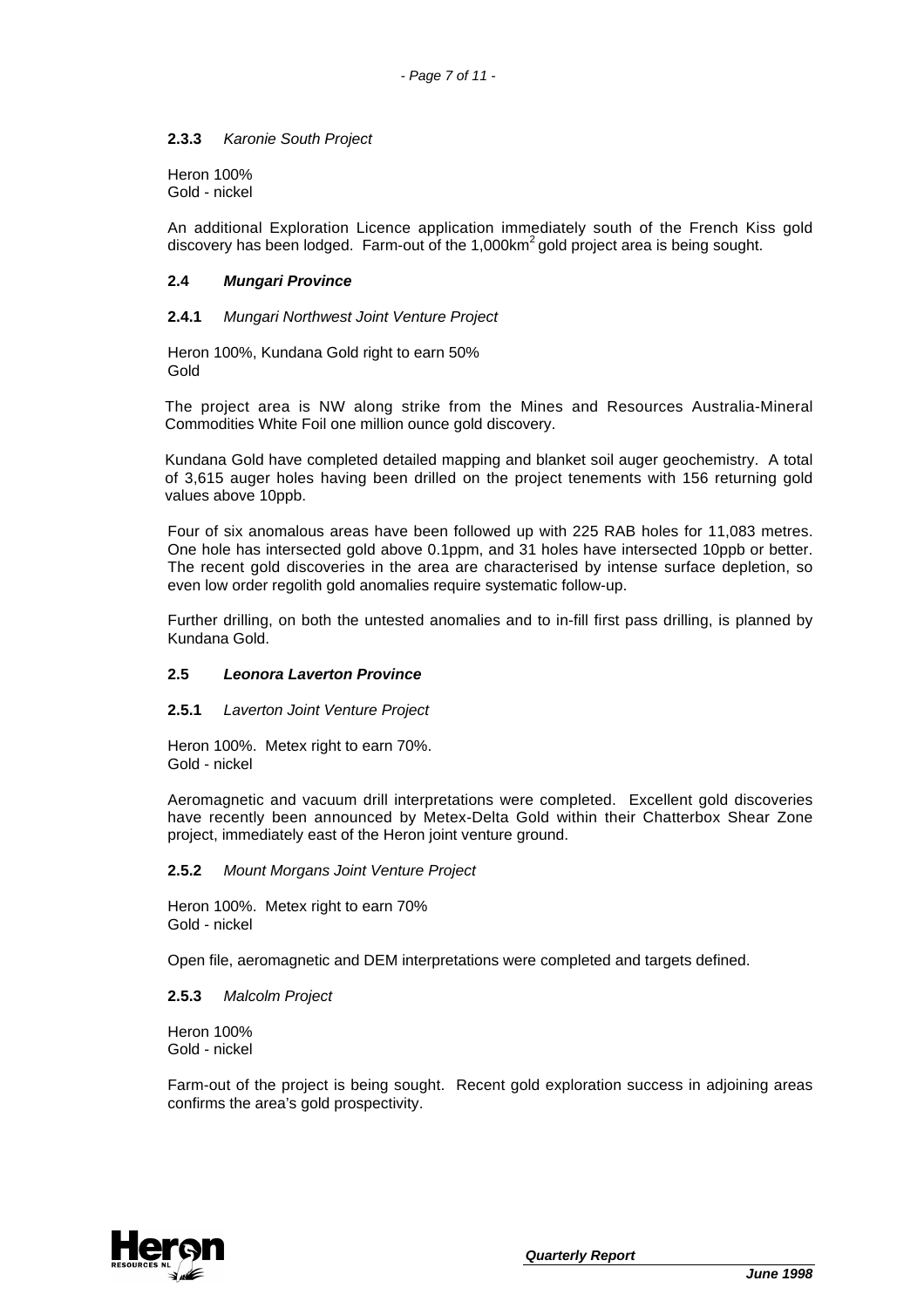## **2.5.4** *Victory Project*

Heron 100% Nickel - gold

Farm-out discussions are current for the Doyle Well prospect.

### **2.5.5** *Merolia Project*

Heron 100% Nickel - gold

High priority lateritic nickel targets have been defined. Heron's exploration priorities at this stage are however at Kalpini.

### **2.6** *Menzies Leonora Province*

**2.6.1** *Menzies Leonora Project*

Heron 100% Nickel - gold - diamonds

Additional Exploration Licence applications were lodged at Lawrence Find, to consolidate the existing ground holding.

## **2.7** *Ida Fault Province*

### **2.7.1** *Snake Hill Joint Venture Project*

Heron 100%. Connemara right to earn 70% Gold - nickel

Drilling was again delayed, due to recent heavy rainfall.

### **2.7.2** *Blister Dam Project*

Heron 100%. Gold - nickel

The project area is located 100km NW of Kalgoorlie on the Zuleika Shear Zone within an area of extensive gold mining activity.

Drilling was undertaken by previous joint venture manager Normandy Exploration prior to their withdrawal from the Kalgoorlie region. BLEG soil anomalies and structural targets interpreted from high resolution aeromagnetic data were tested. The structural/magnetic targets are located along the Zuleika Shear, being N to NE trending faults cross-cutting the Zuleika Shear. Drilling primarily targeted these faults and the NW termination of a graben containing Kurrawang Formation conglomerates.

A total of 102 Aircore holes (BDA17-118) were drilling for an aggregate of 6,145m with an average hole depth of 60m. A total of 1,777 four metre composite samples were submitted for analysis of gold and base metals.

To the north of the Zuleika Shear mafic rocks were found to be the dominant lithology. Ultramafic rocks were typically altered to talc-chlorite or talc-carbonate and were variably foliated. The exact location of the Zuleika Shear was difficult to determine and it is considered more likely to be a series of discrete shears in a zone up to 500m wide.

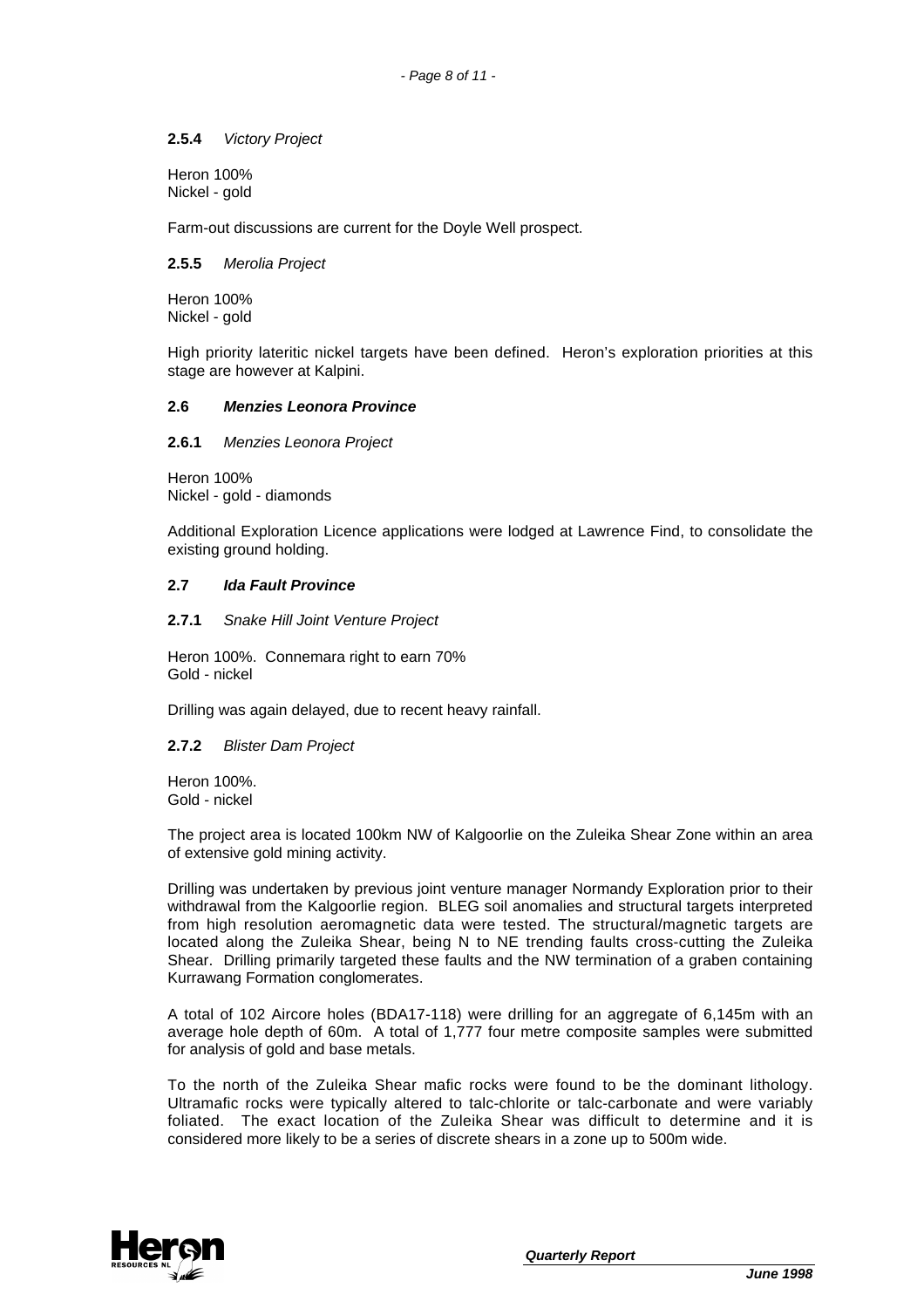The majority of anomalous intercepts were hosted by ultramafics. Anomalous results include:

| BDA49         |          | $32 - 36m$ 4m at 0.23g/t Au                         |
|---------------|----------|-----------------------------------------------------|
| BDA86         |          | 52 - 56m 4m at 1.18g/t Au                           |
| BDA22         | 68 - 77m | 9m at 0.52g/t Au (includes 1m at 0.85g/t Au at EOH) |
| <b>BDA112</b> | 52 - 80m | 28m at 0.34g/t Au                                   |
| BDA27         | 24 - 28m | 4m at 1.25g/t Au                                    |

BDA86 was located in ultramafic rocks north of the interpreted position of the Zuleika Shear. The anomalous sample (1.18g/t Au) was taken from lower saprolite clays close to the base of oxidation, in a mafic intrusive rock.

Hole BDA22 intersected a shear zone in ultramafic rocks. The upper saprolite was found to be strongly leached in this area with values ranging from 1 to 7ppb Au. The best intercept in BDA22 was from strongly foliated saprock in the end of hole sample. The increase in grade at the base of hole is encouraging.

The weathering profile in BDA112 is deeper than the adjacent holes with saprock intersected at 85m. A quartz-sericite-biotite-pyrite schist intersected in the bottom of hole sample was interpreted to be an altered meta-arkose or felsic/intermediate porphyry. Pyritic quartz veins were intersected sporadically down the hole. The best result was 4m at 0.64g/t Au. The hole was consistently anomalous over the lower 40m.

Anomalous gold values within the cover sequence were found to be fairly common. Some of these values may be caused by mobilisation of gold from the bedrock into the lower part of the cover sequence. The higher values were found to be typically associated with gravel and sands in palaeochannels at the base of the cover. Origin of gold in these channels is unknown.

Farm-out of the project is being sought.

### **2.7.3** *Bullabulling Project*

Heron 100% Nickel - gold

Farm-out discussions are current.

### **2.7.4** *Frances Lesley Project*

Heron 100% Nickel - gold

The project area is located 100km NW of Kalgoorlie, within an area of active gold mining operations at Carbine and Davyhurst.

Additional Exploration Licences have been lodged, to consolidate the Company's tenement holding. High priority nickel sulphide exhalative targets have been generated by Heron, which have attracted joint venture interest.

### **2.7.5** *Yilmia, Hill,Cowan Projects*

Heron 100% Nickel - gold

Exploration Licence applications are awaiting grant.

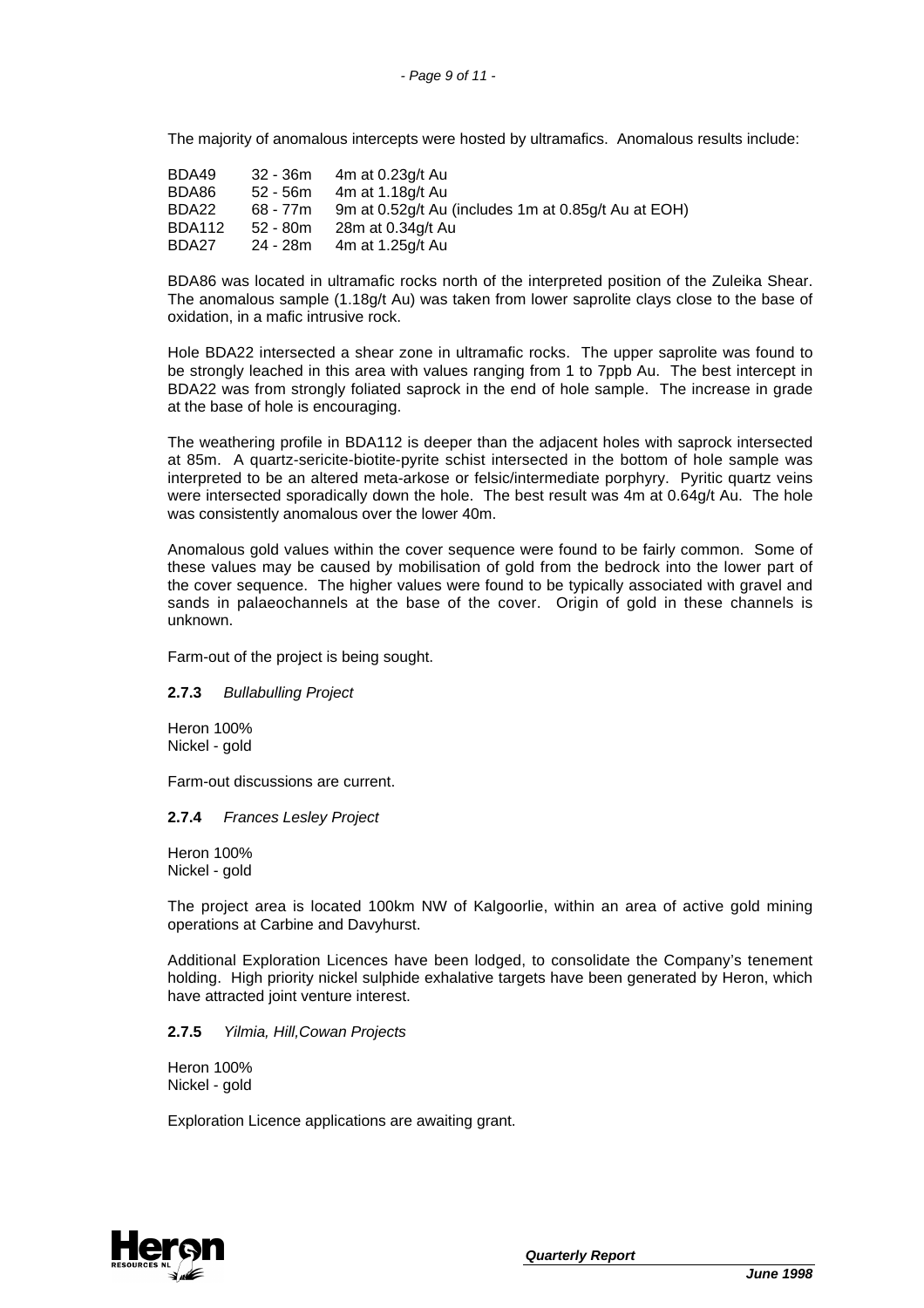## **2.8** *Kambalda Domain Province*

#### **2.8.1** *Binduli East Joint Venture Project*

Heron 100%. MPI Gold right to earn 70% Gold - nickel

This 16km<sup>2</sup> contiguous tenement holding straddling the Abattoir Shear is located 5km SW of Kalgoorlie.

MPI Gold has commenced field exploration with the acquisition of aeromagnetics, regolith mapping and completion of soil auger sampling of structural/dolerite targets.

An additional Exploration Licence was acquired, covering a documented nickel sulphide occurrence.

#### **2.8.2** *Mount Martin Project*

Heron 100% Nickel - gold

Tenement applications have been lodged on favourable structural and ultramafic targets in the area of the Blair nickel, Mount Martin gold-nickel and New Celebration gold mines. Tenement grant is awaited.

### **2.9** *Southern Cross Province*

**2.9.1** *Bungalbin Project*

Heron 100% Nickel - iron ore - gold

The area is east along strike of the Marda gold mining centre, within an area of pervasive laterite cover. Bulk tonnage iron resources are present.

Lateritic nickel potential is indicated from open file searches. On the basis of this work, additional Exploration Licence applications have been lodged. Heron exploration priorities however remain the drill evaluation of Kalpini satellite resources.

### **2.10** *Gawler Craton Province*

**2.10.1** *G2 Project*

Heron 100% Gold - copper - uranium - diamonds

Farm-out of the project is being sought, to drill test high priority magnetic targets generated by Heron.

# **I J BUCHHORN MANAGING DIRECTOR**

*The information is based on, and accurately reflects, information compiled by Ian James Buchhorn, who is a Member of the Australasian Institute of Mining and Metallurgy.*



*Quarterly Report*